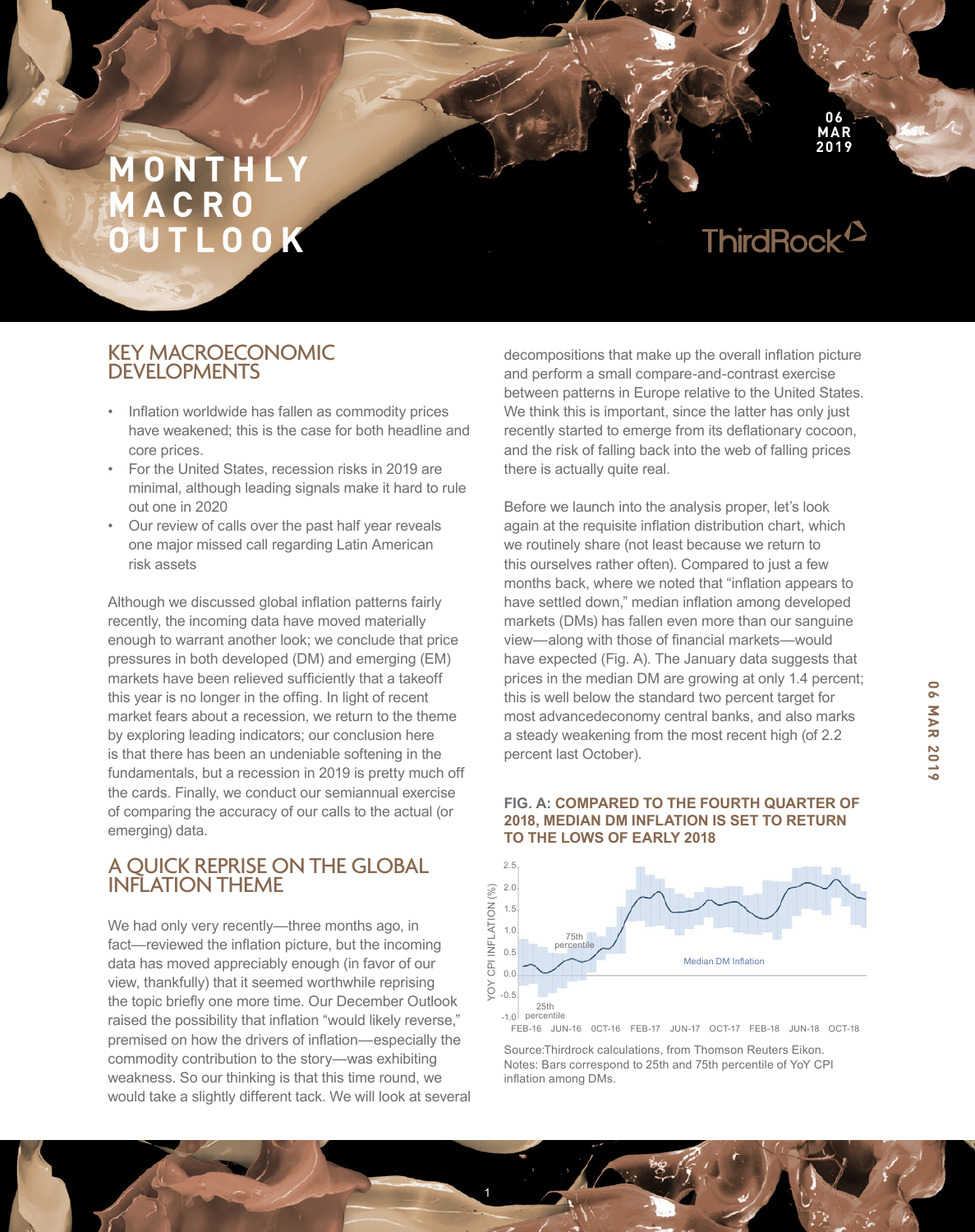

Instead, the drag comes from two sources, one a familiar friend, and the other a bit of a surprise visitor. The familiar friend, of course, is Japan; headline inflation there slid from 1.4 percent in October to 0.2 percent in January. This dip stands in sharp contrast, however, to what is happening to inflation in core prices, which is either stable or even trending upward, depending on the specific calculation one applies (Fig. B).

#### **FIG. B: THE DROP IN HEADLINE INFLATION IN JAPAN IS THE CAUSE OF DISINFLATION, COMPARED TO TRENDS IN CORE THAT HAVE FALLEN LESS**



Source: Thirdrock calculations, from Datastream.

Notes: Rolling YoY and annualized HoH inflation of the monthly consumer price index, excluding food and energy (core) and including (headline).

This distinction is important, especially because core inflation had been weak in Japan for the past two years. Hence, even if the most recent strengthening does not persist, the underlying price dynamics look to be reasonably strong. And ultimately, it is the movement in core inflation that will determine how inflation evolves in the medium to longer term. Suffice it to say that we believe that the headline dip we currently observe is more than likely to be transitory than not, a function of falling energy prices, and one that will likely stabilize as the oil price slide worldwide appears to have found a bottom.

The slight surprise is the United States. To be sure, the retreat in headline inflation there echoes the falls across all DMs (Fig. C). But what we expected less was the absence of more upward pressure in core prices, whether measured by the standard consumer price index (CPI) or the indicators that the Federal Reserve tends to stress more, Personal Consumption Expenditures (PCE) (for those who care, the difference in these two flavors stems from the weights, composition, and adjustments applied to the respective price baskets; by and large, both indexes tend to hug each other closely, although divergences do occasionally emerge).

#### **FIG. C: THE DIP IN U.S. HEADLINE INFLATION ECHOES OTHER DMS, BUT CORE INFLATION HAS CHANGED LESS THAN ELSEWHERE**



Source: Thirdrock calculations, from Datastream. Notes: YoY inflation of the monthly headline, core (excluding food and energy) for either the consumer price or personal consumption indexes, and median (of all CPI components) consumer price indexes.

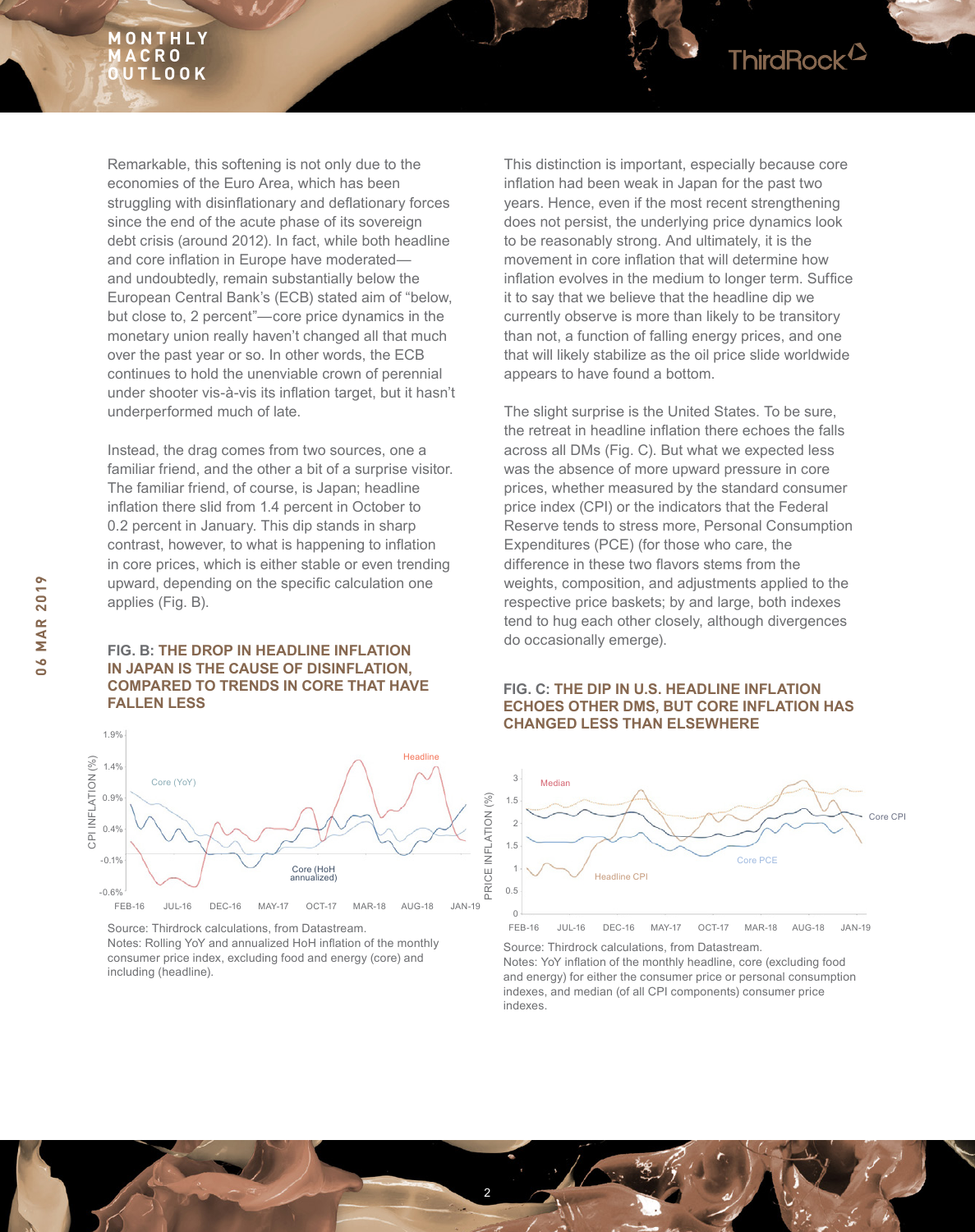

There are two ways to interpret this fact, one a more glass-half-full point of view, and the other a more pessimistic one. The negative take is that, in spite of very solid progress in wage inflation over the course of 2018, there has been very little transmission through to actual prices. This means producers have not been compelled to raise final prices much, perhaps because they fear that doing so would erode their market positions. The reason why this is a little unfortunate is that it means that workers (and, by extension, consumers) will not capture much of the economic recovery, were the cycle to end soon (peak wage growth, according to the Federal Reserve of Atlanta's median wage tracker, topped out at close to 5.5 and 4.5 percent in the previous two end-cycles, respectively, while it remains below 4 percent currently).

The upbeat view is that this is good news for financial markets, on at least two fronts. First, it ensures that profits (and hence equity prices) would be higher than otherwise; if indeed we enter into an earnings recession sometime this year, more severe earnings misses would almost certainly tip the fragile economy into outright recession. Second, it also allows the Fed to take a longer breather in its pause—perhaps even not hiking any more this year (as markets are already pricing in, in contravention to the FOMC's telegraphed dots, which still suggest that a hike or two later in the year may be in the works).

Regardless of one's take on the matter, it is still difficult to see how core inflation might pick up, even if unemployment stays low. This is the famous (or infamous) "flattening Phillips Curve" argument, a claim that since the crisis, the traditional tradeoff between inflation and unemployment no longer seems to help. We have our own reservations on the strength of the precrisis relationship—if anything, the pre-2007 inflation-unemployment tradeoff appears to be upward rather than downward sloping, as might be predicted by theory (see Fig. D)—but it is undeniable that any post-2007 relationship is pretty much absent (although, ironically, slightly downward sloping). Consequently, we hold fast to the view that any wage pass-through to prices are like to be, at best, rather modest.

#### **FIG. D: SINCE THE GLOBAL CRISIS, THE RELATIONSHIP BETWEEN INFLATION AND UNEMPLOYMENT HAS BEEN LARGELY ABSENT**



Source: Thirdrock calculations, from FRED

Notes: Blue (orange) dots correspond to the precrisis (postcrisis) period, defined around 2007M9.Unemployment deviation calculated as difference between contemporaneous unemployment rate and period average. PCE inflation calculated as the YoY change in the PCE index. Dashed lines denote best linear fit to each corresponding period's data.

**" It is difficult to see how core inflation might pick up, even if unemployment stays low. "**

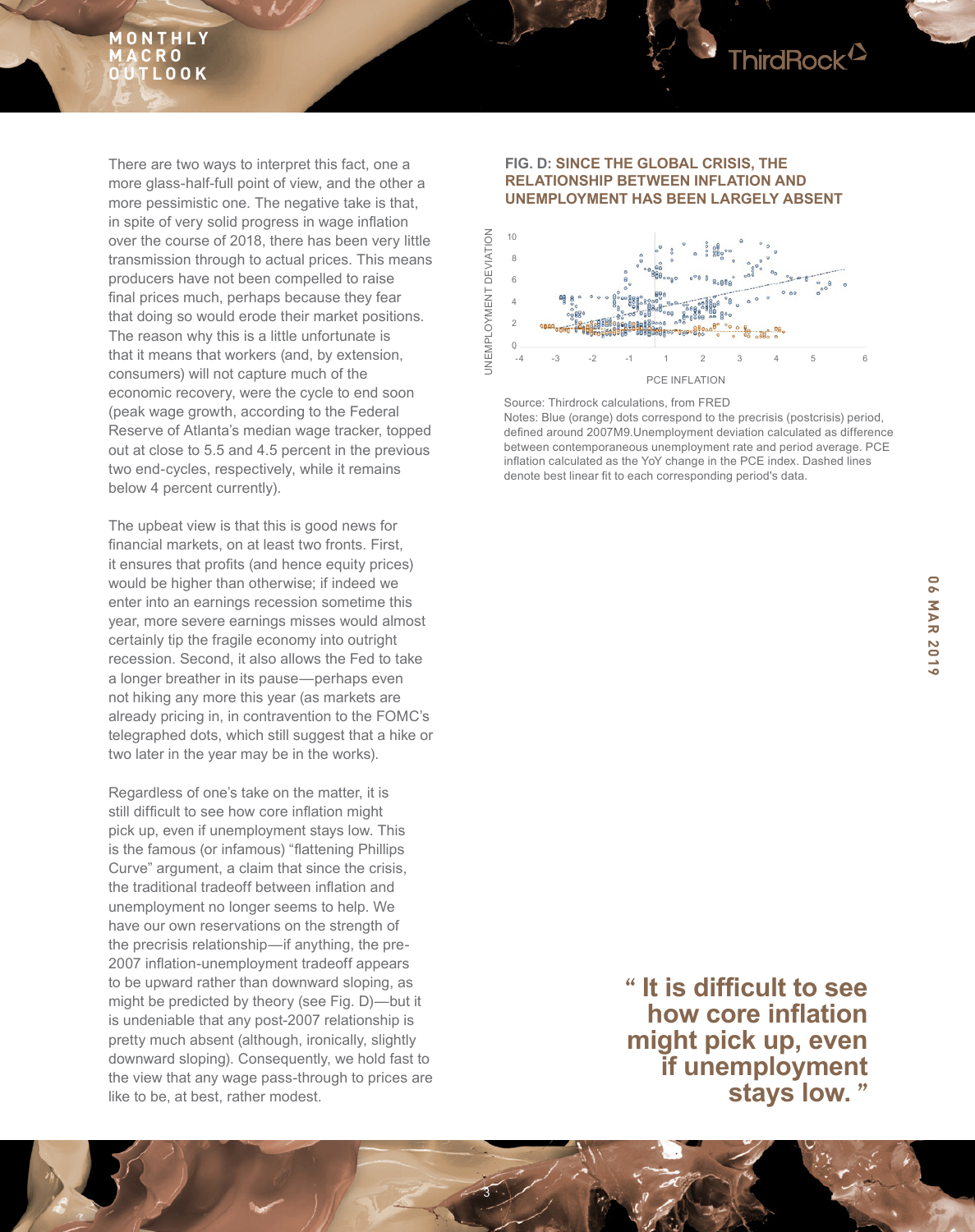

#### **FIG. E: FINANCIAL MARKET PRICING OF INFLATION EXPECTATIONS IN G4 ECONOMIES HAVE BEEN VERY STABLE SINCE AROUND 2016**



JUL-10 JUN-11 MAY-12 APR-13 MAR-14 FEB-15 JAN-16 DEC-16 NOV-17 OCT-18

Source: Thirdrock calculations, from Thomson Reuters Datastream. Notes: Medium-term inflation expectations correspond to the 5Y5Y forward inflation swap (forward implied TIPS breakeven for US) rate, smoothed using a 10-period moving average.Japan data begin in 2009M6.

As discussed previously, the fact that UK inflation is elevated into the indefinite future stems from Brexit, and the fact that the weak pound, coupled with Britain's trade dependency on Europe, means a bunch of imported inflation (as is the case for the U.S., the inflation-unemployment relationship in the UK has been pretty much flat in recent years). Japan appears to still struggle to beat its deflation demon, with expectations hovering closer to about 40 basis points (bps), well below even by the more conservative insider view that the BoJ should be targeting the unofficial target of 1 percent.

Before moving on, a quick look at EM inflation is in order. As was the case for DMs, inflation in the median developing country has likewise ticked down over the final quarter (Fig. F). The median is now 2.7 percent, appreciably below the targets of just about every EM central bank out there (save the Czech Republic, Israel, Poland, Peru, and the West African States; one could even bucket the former three as advanced economies, given their high-income status). Just as incredibly, the spread between the lower and upper quartiles remain markedly narrow, suggesting that the factor driving the inflation slowdown is almost certainly global in nature.

ThirdRock<sup>2</sup>

#### **FIG. F: MEDIAN EM INFLATION HAS ALSO COME OFF THE BOIL, WHILE REMAINING NARROWLY DISTRIBUTED**



FEB-16 JUN-16 OCT-16 FEB-17 JUN-17 OCT-17 FEB-18 JUN-18 OCT-18

Source: Thirdrock calculations, from Thomson Reuters Eikon. Notes: Bars correspond to 25th and 75th percentile of YoY CPI inflation among EMs.

In the final analysis, our review of global inflation dynamics makes it clear—at least to us—that the probability that inflation will take off this year remains very low. Like many analysts, we were certainly heartened by the possibility that the synchronized expansion and heady energy prices would become more permanent fixtures in underlying trend inflation, but this seems to not be the case. Couple this low inflation premium with a fairly compressed term premium—the premium for the 10-year Treasury, as estimated by New York Fed economists Tobias Adrian, Richard Crump, and Emanuel Moench, currently rests at around 2.7 percent, not much higher than the most recent minimum in mid-2016—it seems hard to see how long-term yields could escalate quickly in the months ahead.



YOY CPI INFLATION (%)

흥 YO

**NFLATION** 

 $(9/0)$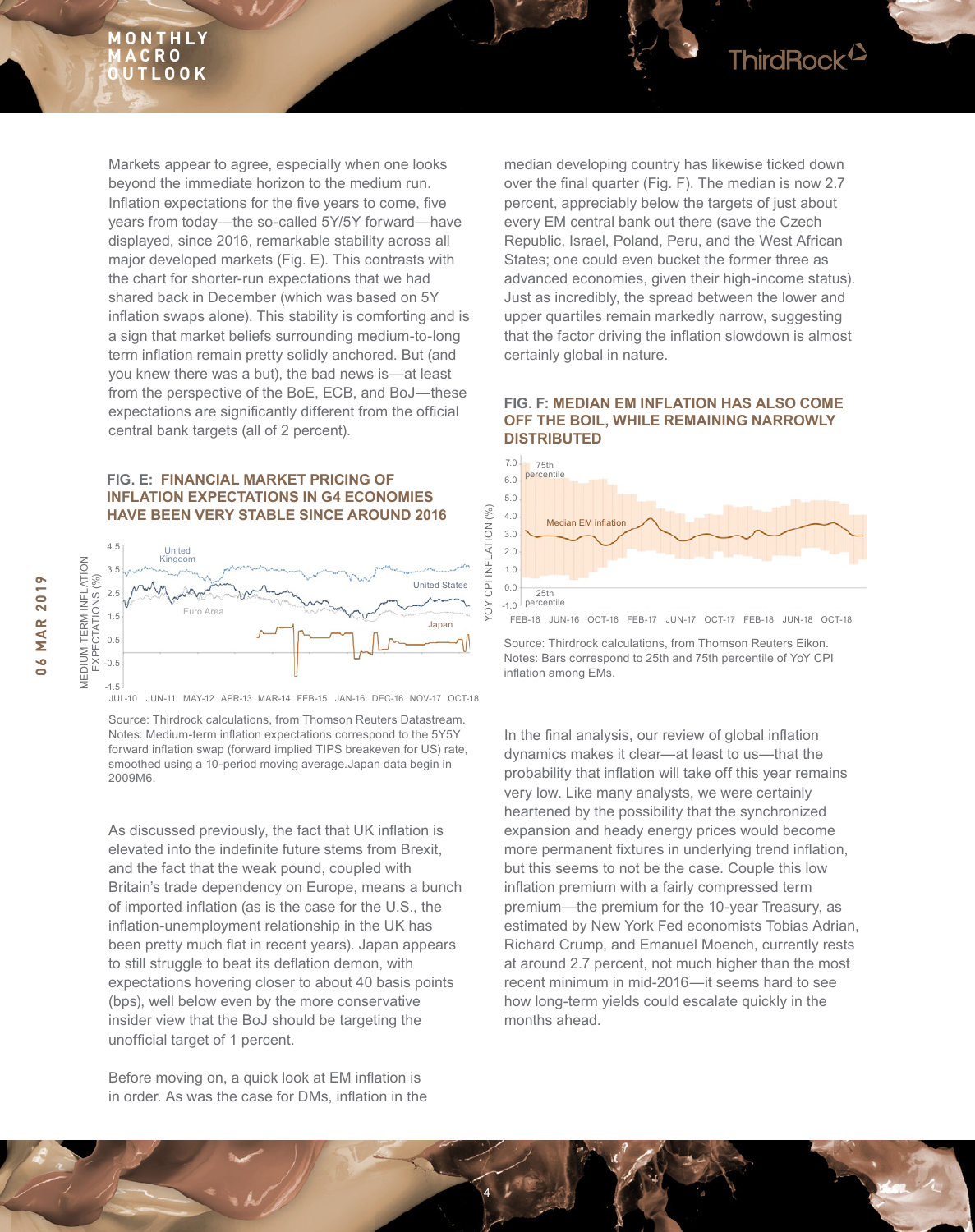

# UNITED STATES: LEADING INDICATORS PAINT A GRIM PICTURE, BUT THERE'S PROBABLY ENOUGH GAS TILL YEAR-END

Since the middle of last year—when the United States posted its strongest quarter-on-quarter growth rate in the past four years (although contrary to the claims of Trump that it was the best historically)—we have cautioned against excess optimism about the likelihood that growth was in new, uncharted, futureso-bright-you'd-need-sunglasses territory. Indeed, there was ample reason, even as far back as mid-2018, to poke holes in the overall U.S. macro data. We called it the "Swiss cheese" quality of the American economic story.

In December, markets appeared to come round to—and alas, exceed—our view. But with equities galloping unabashedly forward in January—the S&P 500, for instance, retraced virtually all of its losses of December—it seems like markets are once again overshooting on the upside. So it is perhaps useful to take another sober look at what has transpired in the data since. We focus our analysis, this time round, on a suite of forward-looking indicators, although we'll also provide an update of recession probabilities based on our in-house quantitative model.

In our last Outlook, we discussed how, on a global basis, signals on the production front were materially weaker than those on the consumer side. It is therefore probably worth starting on the same foot, with the widely-followed purchasing managers' indices (PMIs). For the U.S., in particular, it's important to examine not only the manufacturing PMIs, but also the nonmanufacturing index for services (NMI), especially given the diminishing importance of manufacturing for the U.S. economy (even though, as we'll argue, changes in manufacturing activity tend to be a little underappreciated in terms of its contribution to turns of the business cycle). Since 2017, however, both series have tracked each other very closely (Fig. G).

#### **FIG. G: PRODUCER CONFIDENCE AMONG MANUFACTURERS AND NONMANUFACTURERS HAVE BOTH TURNED DOWN RECENTLY**



Source: Thirdrock compilation, from ISM/Datastream. Notes: ISM manufacturers and nonmanufacturers composite indexes. Nonmanufacturing ISM not seasonally adjusted. Red dashed line is indicative recession threshold for both series, and shaded areas capture NBER-dated recessions.

Which is why the flattening and subsequent drop in producer confidence strikes us as somewhat worrisome. Unlike the so-called "manufacturing recession" in early 2016—where industrial manufacturing activity underwent an almost year-long slump (corroborated here by an extended dip below 50 for the PMI in early 2016), but services remained resilient through the drop (giving rise to an appreciable divergence of the NMI from the PMI)—the flattening and slide in both series over the past quarter has been highly coincidental. To us, this is indicative of a more systematic weakness in the U.S. economy, relative to the 2016 episode.

Of course, it's important to recognize that on an absolute basis, either series remains relatively elevated; the manufacturing index stands at 56.6 (as of January), and its services counterpart a shade higher (at 56.7). In level terms, therefore, there appears to be little cause of immediate concern, given that the typical contractionary threshold for the index is 50. But the topping out of the economy back around August or September of last year is quite undeniable, and sharp collapses just prior to recessions can play out remarkably quickly (in as little as about a half-year). So we remain vigilant in monitoring the short-term evolution of this indicator, as an important canary in the recession coal mine. After all, weak production prospects will eventually translate into slower hiring and reduced incomes for workers and consumers, both key indicators of the state of the business cycle.

**06 MAR 2019**

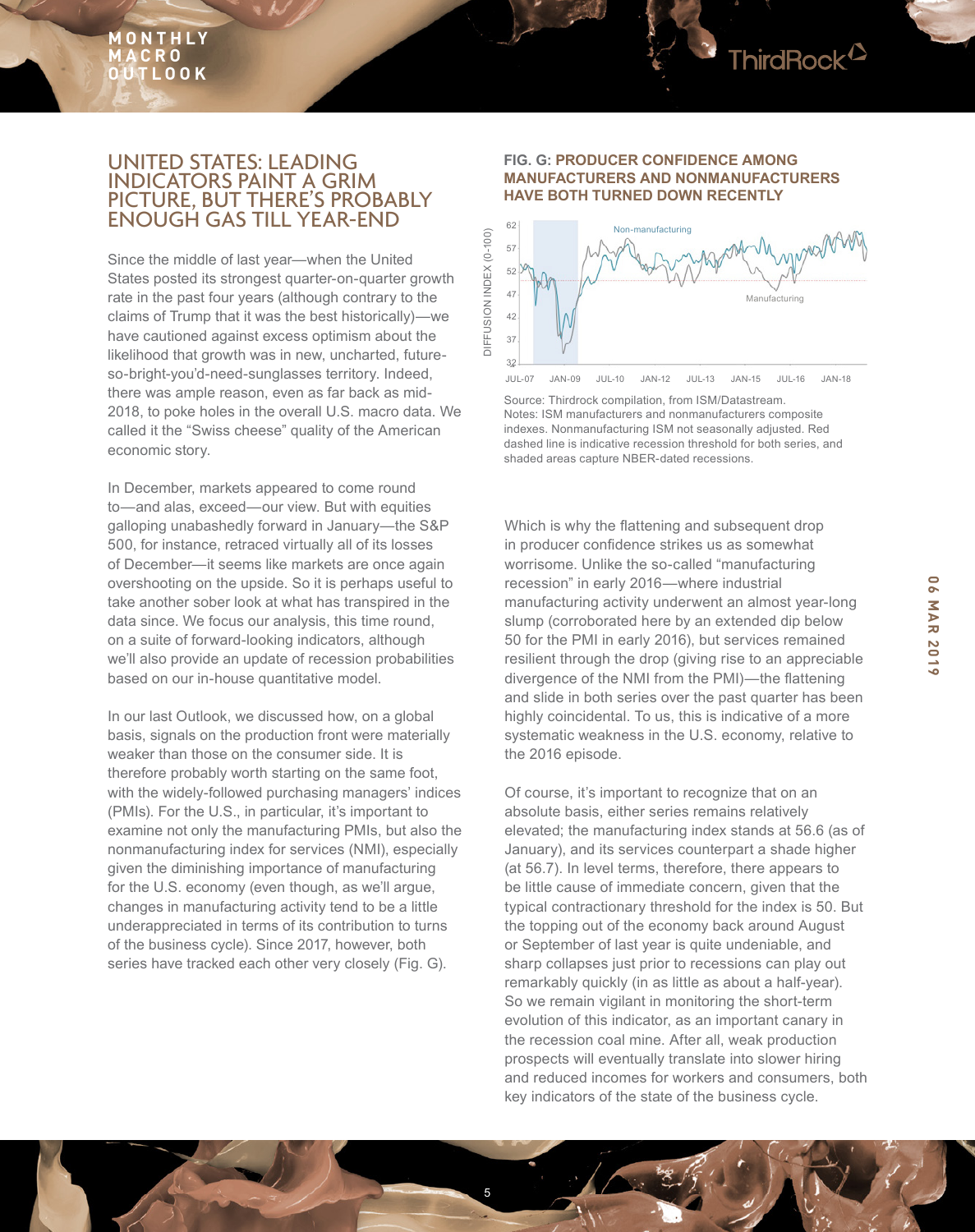

This naturally allows us to segue to the consumption front. While many observers have correctly trumpeted the (still) very strong job market, we are a little more circumspect. Principally, this is because we have always stressed that labor markets are lagging, rather than leading, indicators—a point we've made before—and even at virtually unprecedented unemployment rates (the last time the U.S. hit the 3.7 percent attained in November last year was in 1968), the employment rate for the working-age population has actually not even recovered the peaks attained prior to the past three recessions. We have also previously discussed the fact that unemployment has bobbled around what seems like a floor of around 4 percent—whatever post hoc reasons one can muster to justify a positive spin on the increase—and how this flattening in the change of the unemployment rate is a classic end-cycle feature. CONFIDENCE INDEXES

But to gain additional insight via forward-looking indicators of the cycle, we examine measures that proxy the confidence of the mighty American consumer. According to three distinct measures, confidence has clearly retreated over the past few months, and in one instance—the well-known University of Michigan Survey of Consumer Sentiment, the index has actually dipped below the level observed at the start of 2016, at the time of the manufacturing recession (Fig. H). Alert readers would unabashedly point out the fact that that didn't result in a recession. True enough, but it's also worth noting that, with a divided Congress, the U.S. is unlikely to enjoy another unexpected tailwind from fiscal stimulus before 2020 (unlikely, but not impossible; there is a slim possibility that the House Democrats would be willing to work with Senate Republicans and perhaps even the White House to deliver an infrastructure bill, so long as it includes significant concessions on other fronts, such as immigration and security for Obamacare).

**" Markets are now relaxing their forward pricing on the probability of a recession, even as a number of fundamentals have evolved much more in favor of one. "**

6

#### **FIG. H: CONSUMER CONFIDENCE WEAKENED HAS STEADILY RETREATED OVER THE PAST FEW MONTHS, IN ONE INSTANCE FALLING BELOW 2016**



Source: Thirdrock calculations, from Conference Board, OECD, UMich/Datastream. FEB-16 JUL-16 DEC-16 MAY-17 OCT-17 MAR-18 AUG-18 JAN-19

Notes: Consumer confidence index normalized to 100 at 2016M2. OECD index magnified by multiplicative transform to better accentuate changes relative to base year.

We wrap up our tour of individual leading indicators by returning to financial markets, in particular, the by-now-infamous yield spread. The spread has received a disproportionate amount of attention from market commentators over the past quarter, especially as segments of the curve (such as the 3 year-5 year spread) began to invert. But as grizzled bond traders will undoubtedly note, inversions at intermediate frequencies do occur will little persistence or consequence, and hence we echo their caution in this regard. Nevertheless, we would be remiss if we failed to mention recession-implied pricing based on the yield curve.

Among the entire suite of spreads, the most reliable from a recession-predictive perspective—is the 3-month/10-year spread (3M/10Y, as opposed to the one studied by financial market observers, the 2Y/10Y spread). And since January, the slide in this 3M/10Y spread has actually stabilized above zero (Fig. I). This pause is nontrivial insofar as calling any recession for 2019 is concerned, since the duration between curve inversion and actual recession tends to range from as little as 6 months to as long as two years. To some extent, bond markets may be taking the cue from the Fed: were the rate hike cycle to experience an extended pause, then pricing on bonds would reflect that new policy stance, and in turn, there would be a breather on any recession. In this sense, then, markets are now relaxing their forward pricing on the probability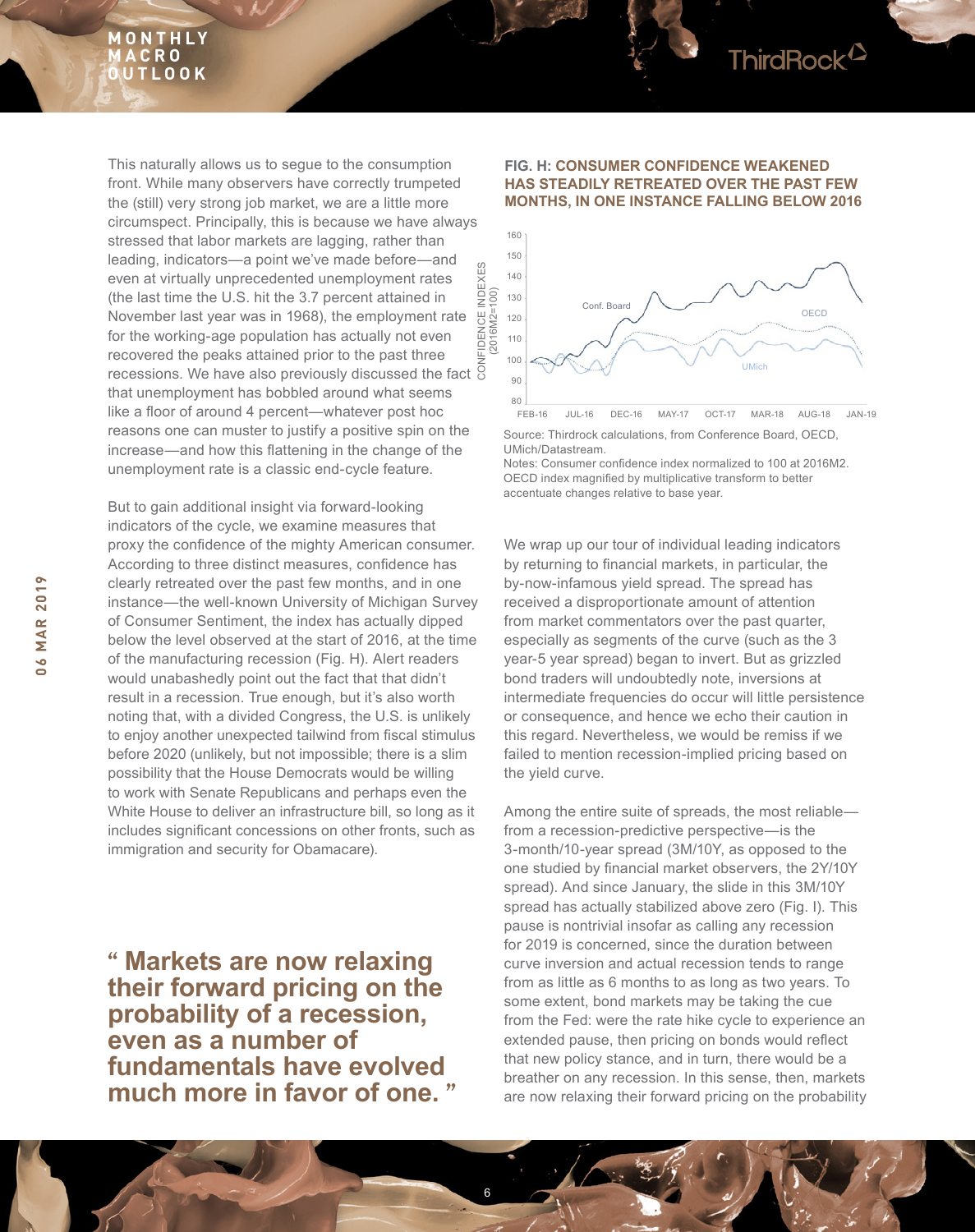

of a recession, even as a number of fundamentals have evolved much more in favor of one.

#### **FIG. I: THE MOST RELIABLE FORECASTING SPREAD FOR TREASURIES HAS YET TO INVERT, AND HAS RECENTLY STABILIZED**



Source: Board of Governors of the Federal Reserve System (US)/FRED

Notes: 3M-10Y spread calculated as difference between the respective constant-maturity rate Treasuries. NBER-identified recession periods shaded in gray.

Setting aside individual measures, aggregate leading indexes likewise paint a picture of a decisive slowdown, if not quite a recessionary scenario as yet. Perhaps the most concerning among these comes from the weekly leading index (WLI) of the Economic Cycle Research Institute (ECRI). Although ECRI famously got its most recent recession call incorrect—and has been more guarded ever since—the WLI has been a historically reliable signal, especially when conditioned on a sufficiently strong contraction (Fig. J). There is admittedly some overfitting of the relevant threshold here, but such strong dips have coincided with all but one subsequent recession since 1968 (incidentally, you can see the justification for ECRI's bold recession call in 2011). And the most recent available data offer little comfort for an analyst hoping to avoid making a recession call based on this signal alone. ECRI, on its part, has been warning that the substantial economic weakness—even if it doesn't translate into a recession outright—would very likely be accompanied by pullbacks in the equity market. And in that, they have been proven correct by December's drawdown.

#### **FIG. J: THE GROWTH RATE OF THE WEEKLY LEADING INDEX IS DRAWING DANGEROUSLY CLOSE TO HISTORICAL THRESHOLDS FOR DOWNTURNS**



Source: Thirdrock calculations, from ECRI. Notes: NBER-identified recession periods shaded in gray. Maroon line indicates the WLI growth threshold for which, if breached, has typically coincided with the onset of an NBER recession.

This dismal picture isn't universal, of course. But even among the aggregate indicators that remain relatively elevated, the turn of the direction of economic expansion, and a concomitant slowing of momentum is palpable. One example of this is the Conference's Board's leading economic index (LEI), which has swung down for a sufficiently long time that we can feel comfortable calling the September 2019 a local peak (rather than simply statistical noise) (Fig. K). Now, while the index continues to grow at a rate far above contraction—and has also traditionally offered false positives with contractions occurring intra-cycle—the LEI is also liable to deteriorate suddenly. So chalk this down as yet another measure that we are keeping our eyes peeled to.

#### **FIG. K: EVEN AMONG THE MORE OPTIMISTIC AGGREGATE LEADING INDEXES, THE INFLECTION IN GROWTH MOMENTUM IS EVIDENT**



Source: Thirdrock compilation, from Conference Board/Datastream. Notes: Leading economic index (2010=100) comprses 10 differentiallyweighted leading indicators drawn from labor, manufacturing, housing, financial, and consumer confidence measures.

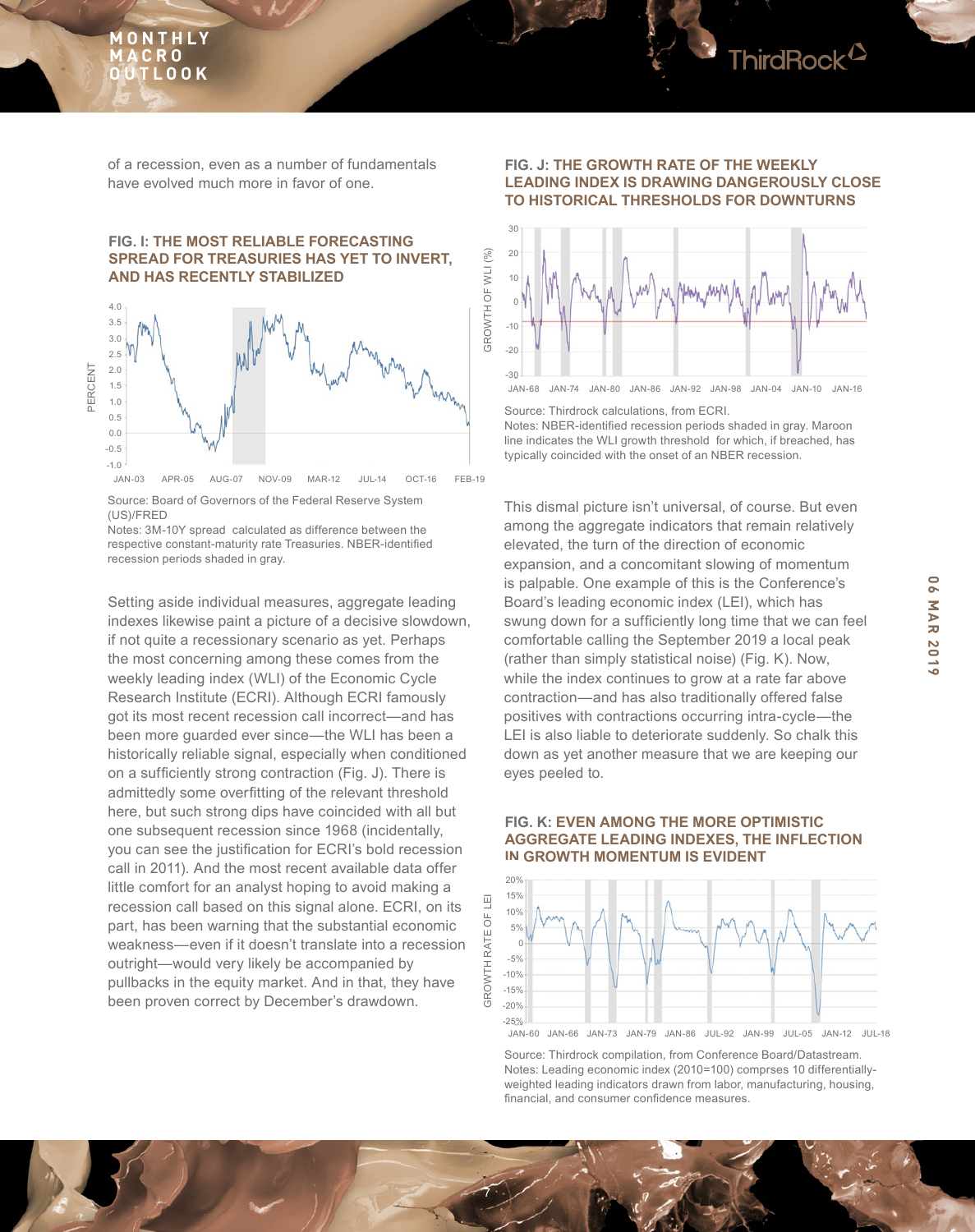

# **" We are on recession watch but hold to the view that one would show up in 2019 is very low. "**

On balance, what the suite of leading indicators suggest is a material deterioration in the macro outlook, accompanied by the possibility of a rocky ride in the months ahead. This heightened likelihood of a recession in the future is perhaps best evaluated with the aid of our recession probability model, taking the latest data into account (due to availability issues, the farthest out we are able to go is December 2018). As longer-time readers may recall, our model takes a host of higher frequency macro and financial market indicators, plugs them into a probabilistic model of recession likelihood (calibrated to historical NBERdated recessions), and yields various probability predictions for recession. While the model doesn't offer much lead time before it swings from low to high recession probabilities—and its performance in terms of utilizing real-time data are also somewhat suspect—it nevertheless offers us a decent gauge of how such probabilities are evolving with the contemporaneous data.

It is here that we find a mild surprise. Not only are current probabilities of a recession virtually nil (a point with which most economists would concur), one-year-ahead probabilities are also very low, having risen steadily in recent quarters but collapsing again in the latest period (Fig. L). Indeed, the highest risk of a recession, according to the model, was back in September of last year, when durable goods spending was declining, and housing markets were falling even more sharply. But as these measures have stabilized (housing, in particular, has been so weak over the course of the recovery that its relative downturn is now also paradoxically less consequential)—and with December's equity gyrations offset but a calmer bond market recession risks are now again close to zero for the year ahead.

#### **FIG. L: EVEN TAKING INTO ACCOUNT THE LATEST DATA, THE LIKELIHOOD OF A RECESSION IN 2019 REMAINS MINISCULE**



FEB-67 JUN-73 OCT-79 FEB-86 JUN-92 OCT-98 FEB-05 JUN-11 OCT-17

Source: Thirdrock calculations, using ISM/Datastream. Notes: Recession probability based on a multivariate probit model, with constant. Coefficient for independent variables computed with Huber-White robust standard errors, and are all significant at standard levels. Independent variables include ISM PMI, consumer confidence, auto sales, housing starts, initial claims, and the unemployment rate. Probabilities calibrated to better match full probability distribution.

While initially surprising, it is not entirely inconsistent with our own recession call, which is for a small (10 or 15 percent maximum) unconditional probability of a recession in 2019 (unconditional because we do not explicitly build in anticipated Federal Reserve action), with a much greater likelihood of one in the year thereafter. Our recession model doesn't go that far out, but for the much shorter-run future, it appears to agree with our more subiective take, based on the quantitative signals we just discussed. Bottom line: we are on recession watch, but hold to the view that the likelihood that one would show up in 2019 is very low, while a 2020 recession seems to be close to a toss-up.

# A (LUNAR) NEW YEAR STOCKTAKING

With the turn of a new year (at least for those who follow the East Asian lunar calendar), it's again time for us to review our macro calls and benchmark them against what actually happened. As usual, we do so with not just the objective of keeping us honest, but also to learn from where we may need to adjust our views, if necessary. Our takeaway the last round was that we were reasonably sound in a number of calls, although we would remain open to the evolving data flow.

First, one quick validation: the U.S. yield curve continued to flatten but went through all of 2018 without inversion, as we predicted. That said, certain segments of the curve (notably the 3Y/5Y spread) did invert in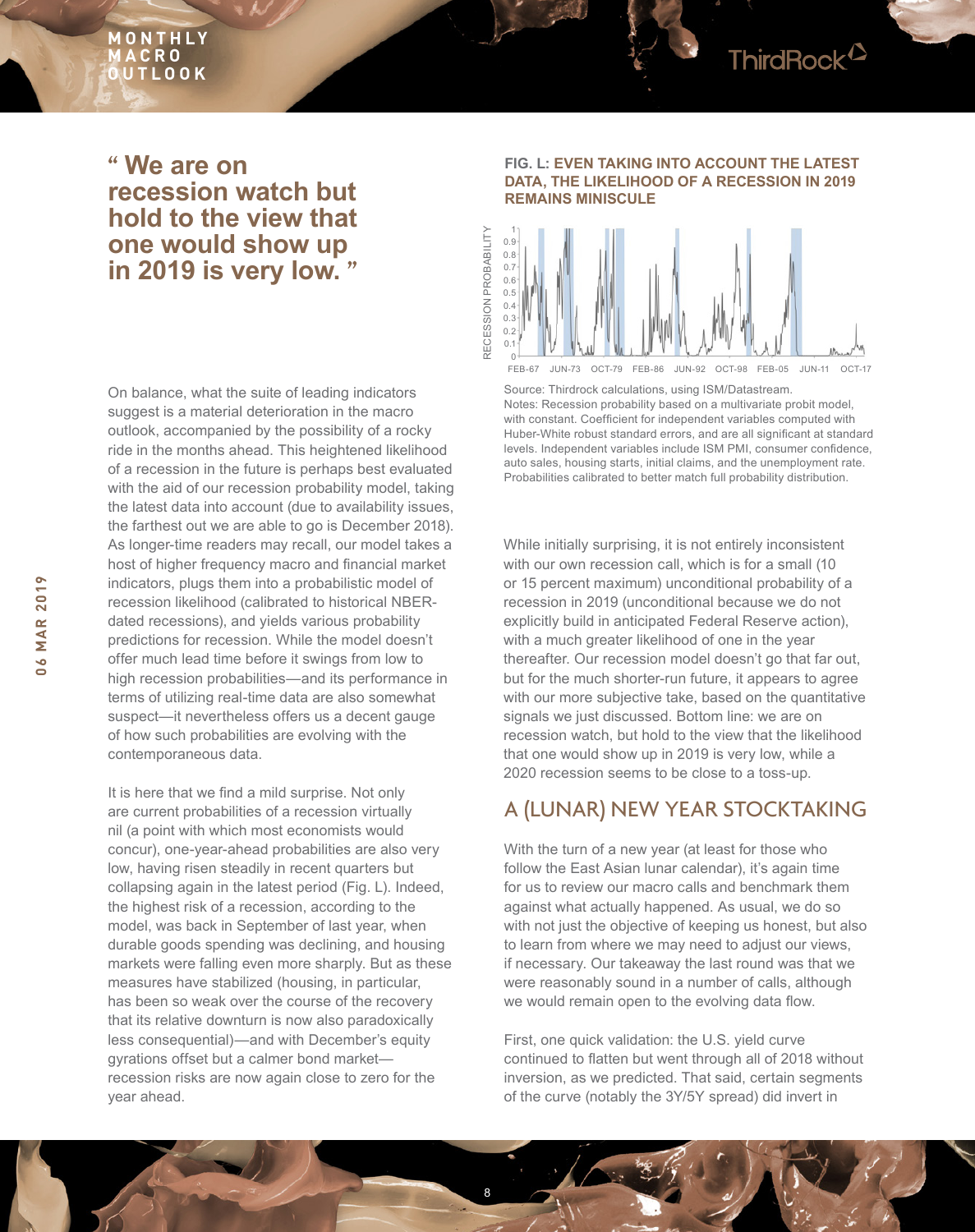

December, to the consternation of markets when it occurred. But this was not followed by the more important inversion of short-to-long-dated yields (whether you consider the market's preferred 2Y/10Y spread, or the 3-month/10-year differential, as we do). Of course, calendar years are just artificial constructs to keep track of time, and so we don't place too much stock on a time-based bet such as this, but the general point that recession risks were not quite so binding back then. On our part, we would not be as confident betting on an inversion at some stage this year, following on from our discussion on recession risks earlier in this Outlook. We believe it comes down to less the front end—after all, most in markets expected a pause for the rest of the year—but more the back end.

Our September Outlook made a major call on EM assets, in which we pretty much fell flat on our faces. We had claimed then, on the basis of current account balances and real exchange rate gaps, that ASEAN economies were better positioned than other EMs (including those in Latin America) to weather the gathering EM store, and hence outperform. Well, it did turn out that EM Asia fared admirably over the period, both in terms of economic resilience as well as risk asset performance. But Latin American assets, led by Brazil, completely outperformed EM Asia (Fig. M). Moreover, this turned out to be, in large part, a currency story; the lira, for example, strengthened by 10 percent (with a lot of volatility along the way), compared to 5 and 1 percent appreciations by the rupiah and ringgit, respectively, over the same period. We've since revised our expectations of Latin American performance—especially on Brazil (see last month's Outlook)—but we're hesitant to expand this take to the rest of LatAm; this is especially the case for Mexico, which (still) faces trade-related risks with its largest trading partner, so long as the Trump administration remains in charge.

#### **FIG. M: MEASURED IN DOLLAR TERMS, LATIN AMERICAN ASSETS STRONGLY OUTPERFORMED EM ASIA SINCE SEPTEMBER 2018**



Source: Thirdrock calculations, from Datastream Notes: Asia and LatAm equities represented by the MSCI AC Asia and MSCI EM LatAM, S&P 500, and MSCI World indexes, respectively. Indexes are represented in logarithms, so that comparable increases or decreases imply equivalent percentage changes.

That same Outlook, we also suggested that Turkey would impose some form of capital controls, but no generalized contagion was in the offing. We also suggested, if anything, that a DM like Italy was of greater sovereign risk. Here, we were closer to being right: a limited set of currency controls were announced in October, and no contagion erupted. Indeed, EMs—including hard-hit Turkey—have bounced back handsomely.

What about Italy? We were partially right there: yield spreads relative to the bund rose till it peaked in December at the height of the market madness. But just as quickly, spreads have since collapsed, and the last we checked, spreads were down to 270 bps, which was around the levels in September. Seen from the bigger picture, Italy remains a risk, though: the equivalent spread in the first quarter of last year was less than half of what we see today (128 bps).

In our October Outlook, we looked at global trading conditions and reiterated our concerns about the global trade war not going away any time soon. As recent developments have shown, such concerns haven't gone away. A nontrivial reason for the S&P's dive in December last year was due to fears over trade, and even with the recovery in the index, other sectors have been more permanently hit. Soybeans took the bulk of the blows in the war, as have commercial aircraft manufacturers (Boeing, in particular). And while there isn't much substitute in the aerospace sector, new value

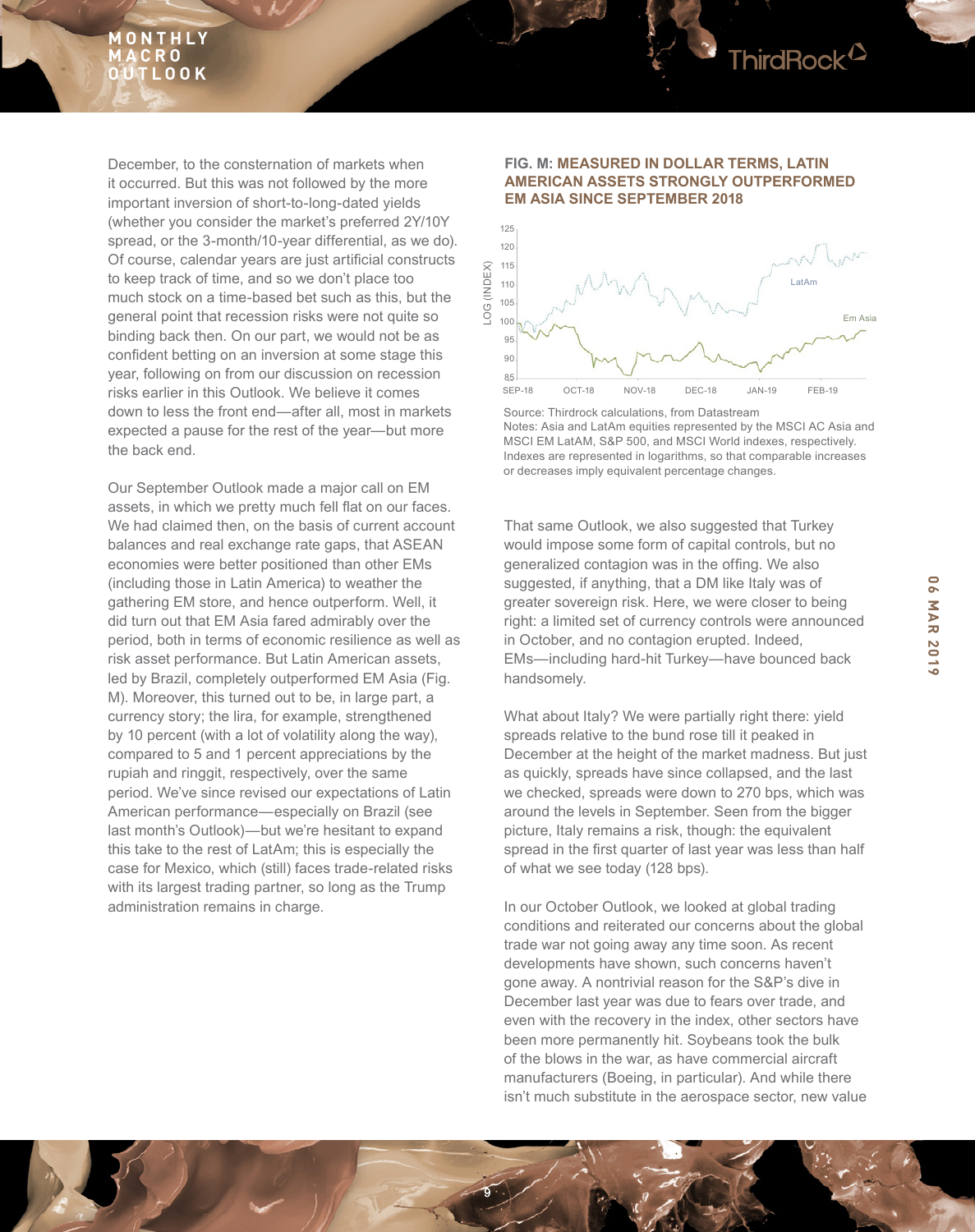

chains established with Brazil and Canada are not going to be easily broken.

Furthermore, even if China and the U.S. were to come to some amicable resolution (a near-certainty), our guess is that much of that resolution would involve an equal dose of major handwaving and minor concessions, with more tweetable "wins" than genuine structural shifts. We do not think, for example, that China will acquiesce to any permanent peg against the dollar, and even if it buys more American soybeans, the bilateral trade deficit—already diminished—will make little difference to the overall multilateral deficit for the United States. On the flip side, we expect to see some agreement to police intellectual property with greater zeal, but no concrete promises to give up on Made in China 2025.

Just as important, there has been much less movement with the ongoing spat vis-à-vis the EU and Japan. The reality is that Trump was not kidding when he indicated that he was a "Tariff Man," and given this predisposition, we do not see any easy end to the trade tensions in the year ahead.

That same outlook, we discussed how Brexit might play out. We suggested that the final deal would turn out to be quite unfavorable to the UK—due to its greater exposure to EU trade than vice versa, and by its hasty decision to activate Article 50 early—and that there'd be some kicking-the-can down the road before a relatively soft resolution. And, indeed, the deal has been slammed by British politicians for being too favorable to Europe, which has since reopened the possibility of a new referendum (dubbed the "People's Vote," although it is unclear whether the "people" would necessarily choose to remain even after a second attempt). In the meantime, the likelihood that Brexit would be delayed has risen appreciably, till 2020 or 2021 at least. Whether we will end up with a soft Brexit remains to be seen, but we are optimistic that some not-greatfor-Britain-and-better-if-they'd-stayed deal will eventually be agreed on, unless a second referendum overturns the original result altogether (and even so, things need not be all peaches-and-roses; expect a lot of resistance from Brexiteers to such an outcome, were it to occur).

Our November Outlook took a stand on the business cycle in the world's two largest economies: the United

10

States—where we warned of weakness without recession—and China, where we discussed a gradual slowing (without collapse), which would nevertheless entail negative spillovers for the rest of the world. We've already taken on the issue of the U.S. in this edition of the Outlook: the slowing has become evident in leading indexes as well as real-side data (the GDP growth rate for the last 3 quarters reads 4.2 to 3.4 to 2.6 percent). And as we know, markets belatedly responded to the U.S. fundamental deterioration in December.

China has similarly slowed, and estimates of its true underlying rate are much closer to our trend estimate of 5.5 percent than a year ago. And as we shared in last month's Outlook, the Chinese production pullback is now palpable in global industrial production figures, and especially so in commodity exporters. The latest annual work report delivered by Premier Li Keqiang to the National People's Congress shows that even the Chinese themselves agree: the growth target for 2019 has been lowered to a range of 6 to 6.5 percent this year (from "about 6.5 percent" for 2018). So chalk that down for another correct call.

December's Outlook predicted slowing inflation which, as we've discussed earlier, has since come to pass.

Finally, our January Outlook speculated that the oil price slide would not last (to be completely honest, we were a little mealy-mouthed and hedged that call with a discussion of what would happen if oil prices were to have kept falling). And voila, oil prices have since stabilized: the average Brent-WTI price currently stands at \$62 per barrel, well up from the trough of \$48 at the end of December. Regular readers will be aware that we regard a range of \$50–60 as an entirely reasonably trading range for the medium term, based on our impression of the extraction costs of the marginal U.S. shale producer, adjusted by financing costs.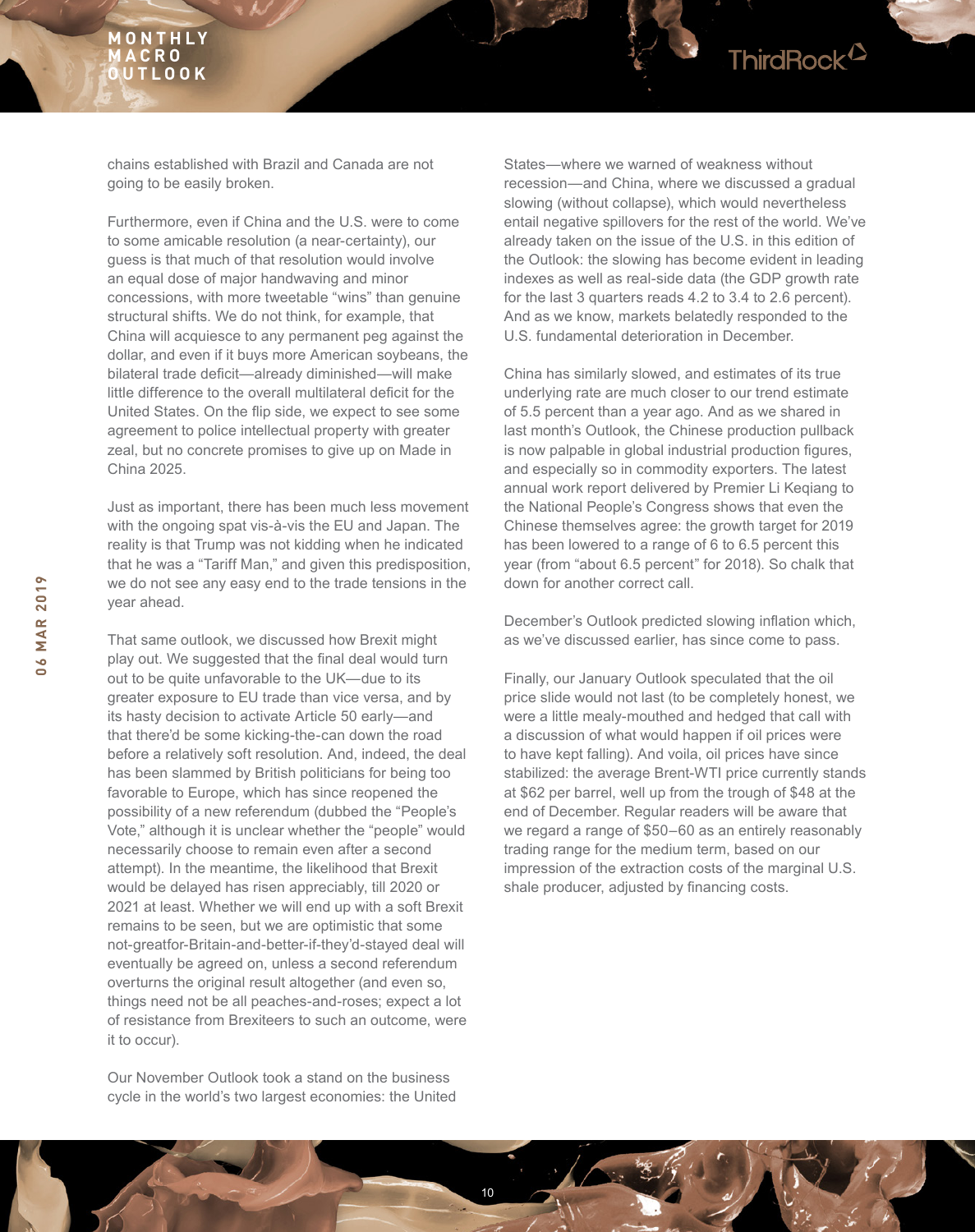

# INVESTMENT TAKEAWAYS

Markets have really gotten ahead of themselves since the December slump, and have done better than almost anyone (including us) would have expected during the dark (literally and figuratively) pre-Christmas winter. An increasing number of observers credit this recovery to a renewed "Fed put," and while we are sympathetic to this case, we remain—for fundamental reasons expounded in this Outlook—cautious over the longer-than-one-year prospects for U.S. assets, and have continued to take advantage of the rebound to reduce equities exposure and rotate more into defensive sectors and REITs. Allocations to hedge funds with low or negative correlations are also attractive, although the recent performance of the historically solid CTA sector leaves more to be desired. With inflation less of a risk in the year ahead, our inflation-protected securities function more as tail risk hedges, and we use gold more as a portfolio hedge. We have maintained selective purchases of high-quality firms in EM space, expanding the coverage beyond EM Asia.

*The author Jamus Lim is Economist at Thirdrock Capital. A former lead economist at Abu Dhabi Investment Authority and senior economist at the World Bank, Jamus is also currently an Associate Professor at ESSEC Business School in Singapore.*

> **" We remain cautious over the longer-thanone-year prospects for U.S. assets. "**